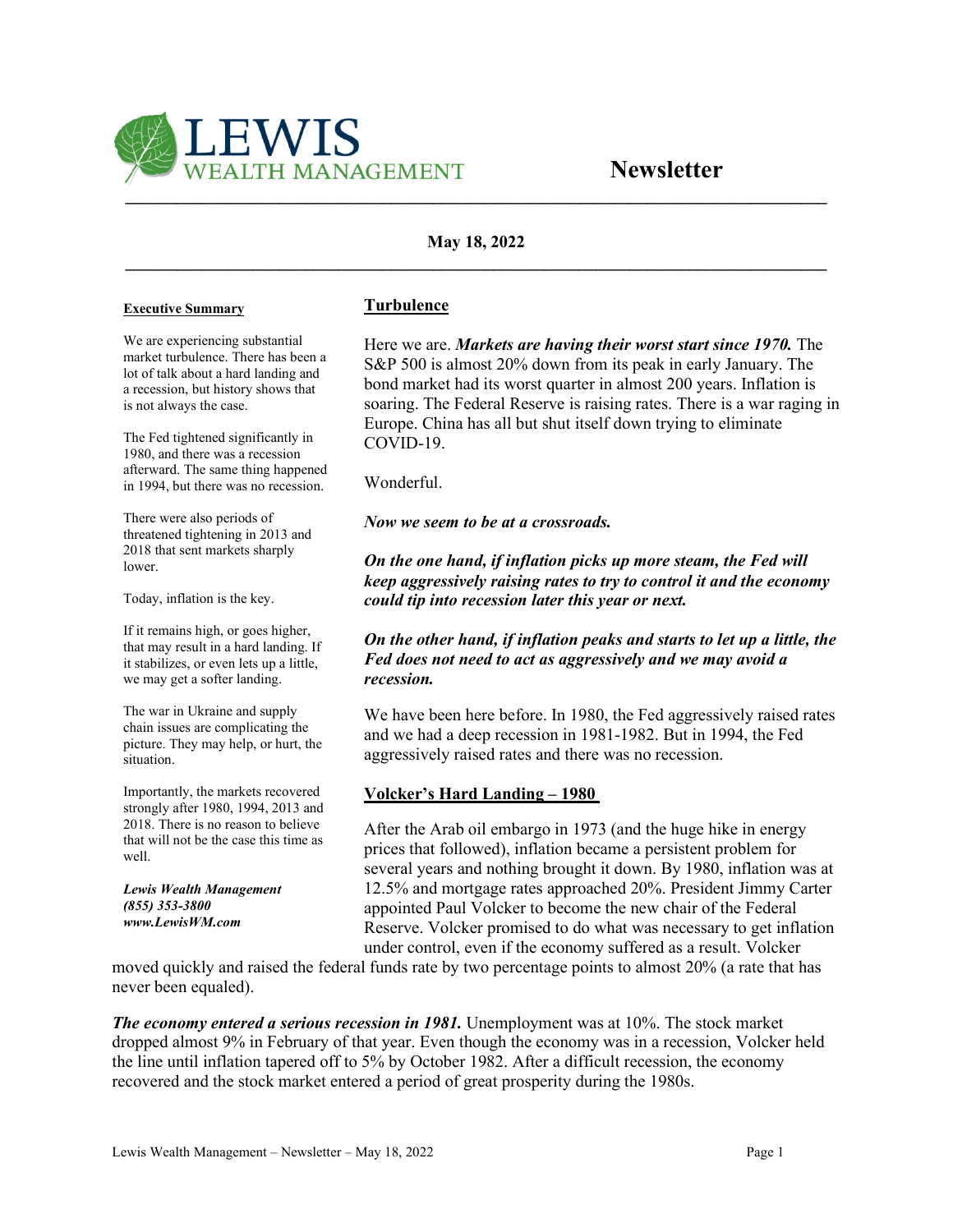### **Greenspan's Soft Landing – 1994**

In the beginning of 1994, the economy had just recovered from a mild recession in the early 1990s. Then-Federal Reserve Chairman Alan Greenspan became concerned when the yield curve inverted because it might have been a sign of another recession. To fix the yield curve, the Federal Reserve abruptly doubled the federal funds rate from 3% to 6% during 1994. It made seven hikes during the year, including two 50 basis point moves and one 75-basis point move.

As a result, there was a massive sell-off in the bond market (the so-called Great Bond Massacre) in 1994. The market value of bond funds dropped about 10% in the first part of that year. The overall bond market ended the year down about 4% in one of the worst years on record. The stock market sold off about 5% in the spring but bounced back to finish the year about even.

Although there was deep damage in the bond markets, *a recession was avoided*. The stock market entered another period of great prosperity in the mid-1990s.

## **What Kind of Landing Are We in For?**

*Federal Reserve Chairman Jerome Powell is determined to get inflation under control – just like Volcker did in 1980. But Powell has a much stronger economy to work with.* Unlike in 1980, unemployment is exceptionally low, corporate profits are strong and consumer demand is off the charts. Yes, inflation is surging, but nothing like in 1980. Right or wrong, *Powell believes he has some room to tighten before tipping the economy into a recession.*

*The bond market has been devastated by the Fed's interest rate increases and monetary policy tightening – just like in 1994.* In fact, the bond market has already moved down further than during the Great Bond Massacre. While there are no guarantees, it seems that the bond market is close to the bottom. The 10-year Treasury rate has recently stabilized right around 3%. Of course, if the Fed announces hikes in addition to the ones already announced, the bond market may go down some more, but that seems unlikely right now.

This period also reminds me of the Taper Tantrum of 2013. At that time, then-Federal Reserve Chairman Ben Bernanke believed an economic recovery was well under way and so announced that the Fed would start to wind down its bond-buying program. The markets reacted violently and were quickly down over 5%, having become used to the easy money policies of the Federal Reserve. Eventually, Bernanke backed off to calm the markets and they quickly recovered later in the year.

This happened again in 2018 when Powell threatened to tighten monetary policy. The stock market swiftly lost 12% of its value and then recovered.

## *The point is that we have been here before. Markets are reacting strongly to the Fed tightening monetary policy, but that policy is appropriate given the inflationary pressures we are up against.*

*We have all become accustomed to the easy money policies of the Fed.* They have been in place ever since the Great Recession in 2007-2009. That is 15 years. Many younger investors and traders have never known the pain of persistent monetary policy tightening. The short Taper Tantrum in 2013 and the brief bear market in 2018 showed us how violently the market can react to a reversal of Fed policy.

Today's volatile markets are like those in 2013 and 2018, *except this time, there is no turning back*. Inflation must be brought under control. While markets may be having a tantrum, tantrums do not last forever, and they have a way of blowing themselves out.